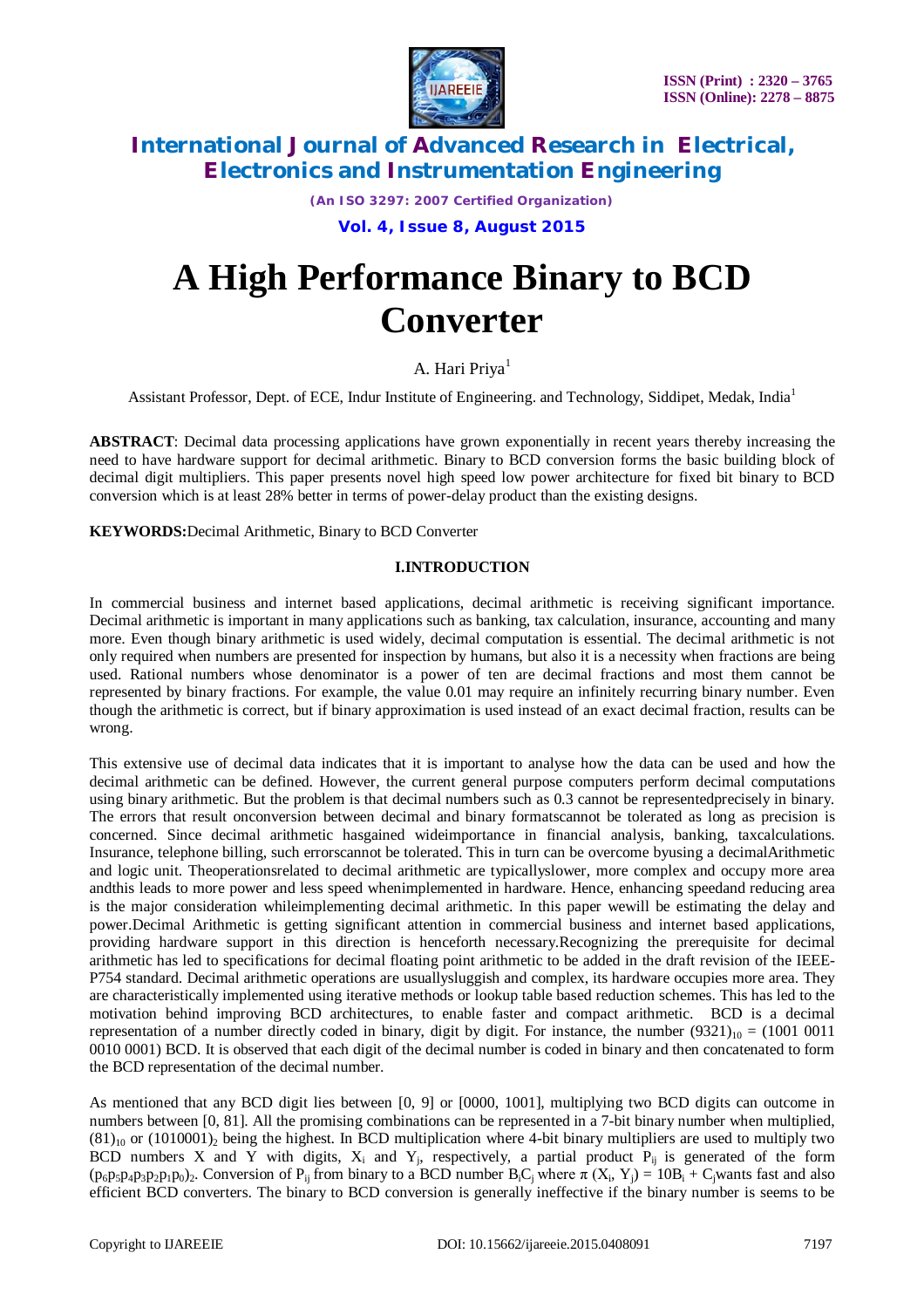

*(An ISO 3297: 2007 Certified Organization)*

### **Vol. 4, Issue 8, August 2015**

very large enough. Hence the conversion can be ended in parallel for each partial product after each BCD digit is multiplied as shown in Figure.1 and the resulting BCD numbers after conversion can be added using BCD adders. Additional alternativewould be to compress the partial products of all binary terms in parallel and then convert them to BCD as done.

In this paper we introduce a new architecture for binary to BCD conversion of partial products which forms the core of decimal multiplication algorithms such as [7] and [8].



Figure 1: Illustration of BCD conversion in BCD

#### **II.LITERATURE SURVEY**

As pronounced in [1] BCD-digit multiplier can assist as the key building block of a decimal multiplier, regardless of the degree of parallelism. A BCD-digit multiplier creates a two-BCD digit product from two input BCD digits. We provide a novel design for the concluding;viewing some benefits in BCD multiplier implementations.

As described in [2] describes several methods of performing fast, efficient, binary-to-decimal conversion. With a modest amount of circuitry, an order of magnitude speed enhancement is achieved. This attainmentdeals a matchlessbenefit to general-purpose computers needing special hardware to interpret between binary and decimal numbering systems.

As described in [3], Couleur described a serial binary/ decimal conversion algorithm, the BIDEC method. It was a twostep methodconnecting a shift shadowed by a parallel modification of the data being converted. Now with the assistance of the integrated-circuit J-K flip-flop, the implementation of this two-step process needs an extreme amount of control logic. This paper presents a one-step conversion algorithm that is appropriate for binary-to-decimal and decimal-to-binary conversion. Anall-purpose design procedure for expressing the conversion registers as a presentstate/next-state counter problem is given, along with numeroussamples of the application of the one-step algorithm. The advantages of this novel algorithm include low cost, faster operation, and also hardware modularity.

As described in [4] the risingappreciation of decimal computer arithmetic in scientific, commercial, financial and Internet-based applications, the only hardware realization of decimal arithmetic algorithms is in advance more importance. Thus Hardware decimal arithmetic units now help as an essential part of some newly commercialized general purpose processors, on the other hand complex decimal arithmetic operations, such as multiplication, have been recognized by somewhat slow iterative hardware algorithms. Nevertheless, with the fastimprovements in very large scale integration (VLSI) technology, semi- and fully parallel hardware decimal multiplication units are predictable to changeshortly. The foremost representation for decimal digits is the binary-coded decimal (BCD) encoding. The BCDdigit multiplier can help as the significant building block of a decimal multiplier, regardless of the degree of parallelism. A BCD-digit multiplier yields a two-BCD digit product from two input BCD digits. We make available a novel design for the former, showing some benefits in BCD multiplier implementations.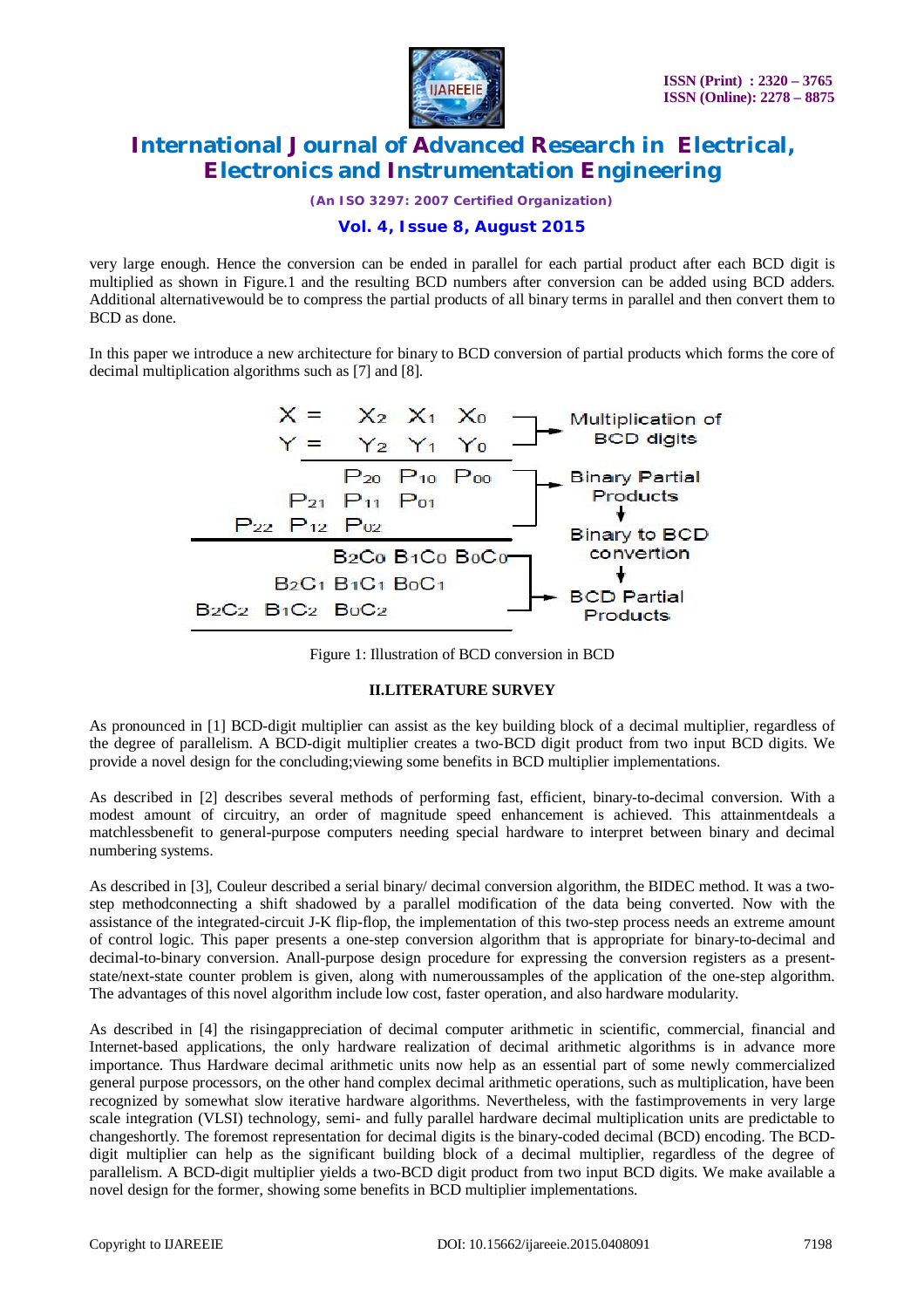

*(An ISO 3297: 2007 Certified Organization)*

### **Vol. 4, Issue 8, August 2015**

As defined in [5] the, decimal multiplication is avital part ofthe financial, commercial, as well as internet-based computations. Here elementary building block of a decimal multiplier is a single digit multiplier. It takes two Binary Coded Decimal (BCD) inputs and provides a product that is in the range of [0, 81] characterized by only two BCD digits. A unique design for single digit decimal multiplication that role is toreduce the critical path delay and area is proposed in this investigation. On view of the among possible 256 combinations for the 8-bit input, only hundred combinations of them are seem to be valid BCD inputs. In the hundred valid combinations only four combinations need 4 times 4 multiplication, 64 combinations need 3 times 3 multiplication, and the remaining 32 combinations use either 3 times 4 or 4 times 3 multiplication. The proposed design makes use of this property. This design leads to more regular VLSI implementation, and does not have need of special registers for putting away easy multiples. So it is a fully parallel multiplier consuming only combinational logic, and is extended to a Hex/Decimal multiplier that provides either a decimal output or a binary output. The gathering of partial products produced using single digit multipliers is done by an array of multi-operand BCD adders for an (n-digit time's n-digit) multiplication.

#### **III.PROPOSED ALGORITHM**

As we discussed earlier the main motto of the proposed algorithm in the paper is to achieve the more effective fixed bit binary to BCD conversion have been considered by relating with power,, delay and area.as discussed in earlier work most of author worked on 7-bit binary to 8-bit/2-digit BCD converters, so we designed our proposed algorithm keeping in the mind above considerations to have extra benefit with the converters. Here we treated  $p_6p_5p_4p_3p_2p_1p_0$  be seven binary bits that are to be converted into corresponding two parts; among them first one comprises the lower significant bits (LSBs)  $p_3$ ,  $p_2$ ,  $p_1$  and  $p_0$  while the second part contains the remaining higher significant bits (HSBs)  $p_6$ ,  $p_5$  and p4.Here (LSBs) has the similar weight as that of a BCD digit and that could be directly used to denote a BCD digit. Therefore only exclusion attains when  $p_3p_2p_1p_0$  exceeds (1001), or (9)<sub>10</sub>. So finally we convert the LSBs into a valid BCD number we check whether  $p_3p_2p_1p_0$  exceeds (1001)<sub>2</sub>, and if it see to, we then add (0110)<sub>2</sub> to it.

So now we define this kind of adding  $(0110)$ , whenever the particular number exceeds  $(1001)$ , is named correction in BCD arithmetic. So obtained carry from this process is added immediately to the higher significant BCD digit calculated from the HSBs of the original binary number. Generally HSBs not only helps to the particular higher significant BCD digit rather to the lower significant BCD digit also. So these kind of major contributions of HSBs towards the lower significant digit are added subsequently BCD correction. The obtained resulting sum is then checked for the instance  $(1001)_2$  and correction is done only if wanted to get the final lower significant BCD digit.

At this timeobtained carry from the above process is added sonly to the higher significant digit causing in the final higher significant BCD digit. We also gets the case when two BCD digits are multiplied only six combinations of  $p_6$ ,  $p_5$ and  $p_4$  (HSBs) are possible, that are likely to be 000, 001, 010, 011, 100 and 101. At this situation each of these combinations have a different involvement towards the lower and higher significant BCD digits. So finally we can say that influence can be easily calculated by assessing the weights of the patterns which are  $p_6x_{27} + p_5x_{26} + p_4x_{25}$ . Contribution of each of these patterns towards the lower and higher BCD digits is shown in table.

| <b>Higher Significant</b><br>Bits (HSBs | <b>Higher Significant</b><br><b>BCD</b> Digit | Lower Significant<br><b>BCD</b> Digit |
|-----------------------------------------|-----------------------------------------------|---------------------------------------|
| 000                                     | 0000                                          | 0000                                  |
| 001                                     | 0001                                          | 0110                                  |
| 010                                     | 0011                                          | 0010                                  |
| 011                                     | 0100                                          | 1000                                  |
| 100                                     | 0110                                          | 0100                                  |
| 101                                     | 1000                                          | 0000                                  |

#### Table 2: Contribution of HSBs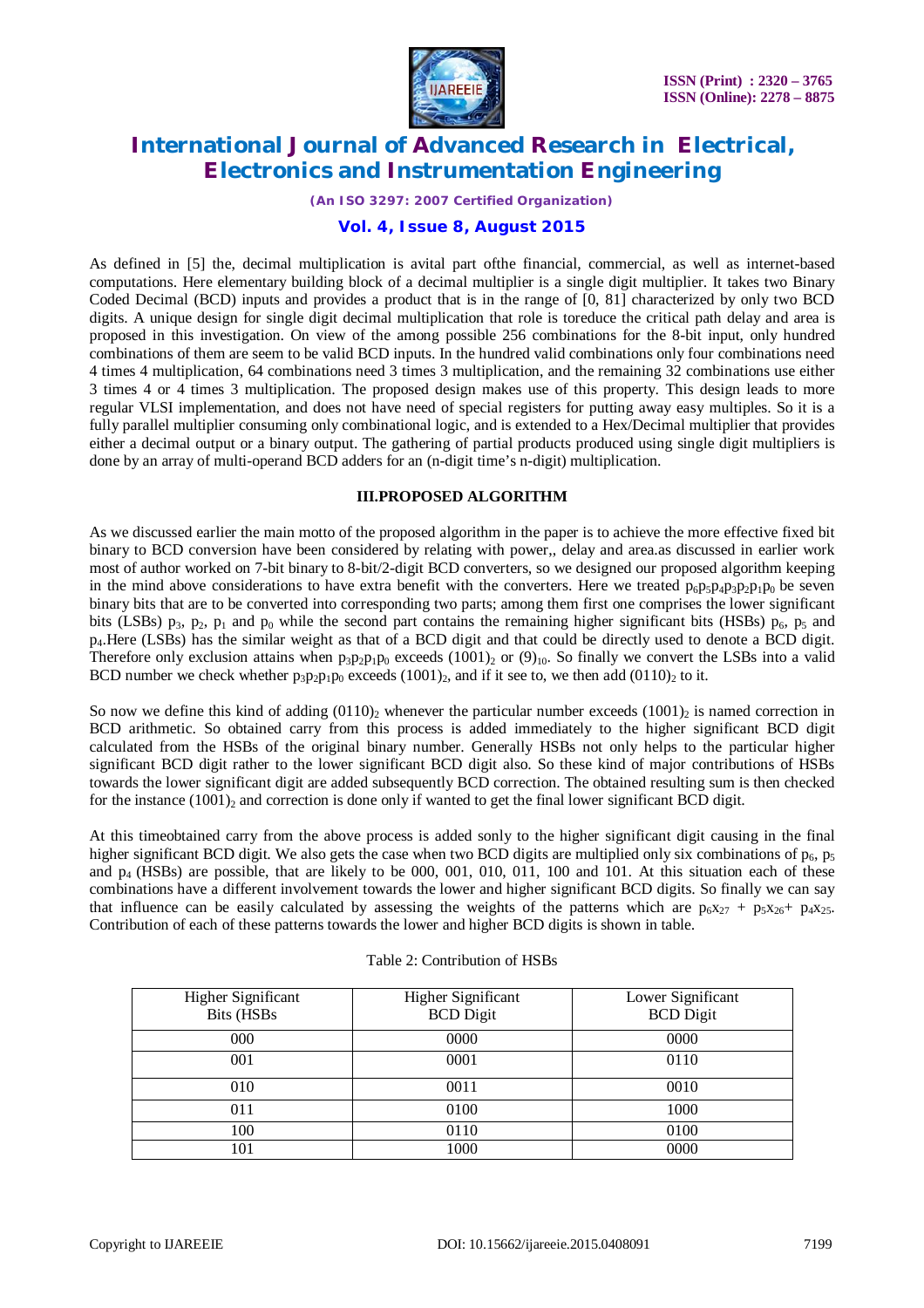

*(An ISO 3297: 2007 Certified Organization)*

### **Vol. 4, Issue 8, August 2015**

The below figure clearly shows an example of the algorithm for number  $(111111)_{20}$ or  $(63)_{10}$  or  $(0110\ 0011)$  BCD.

By above discussions the maximum utilization of the process is limited and small numbers of consequences are feasible for conversion has been done while designing the given architecture to reduce delay, power as well as area. Figure.3 shows the proposed architecture.



Figure 3: Proposed Architecture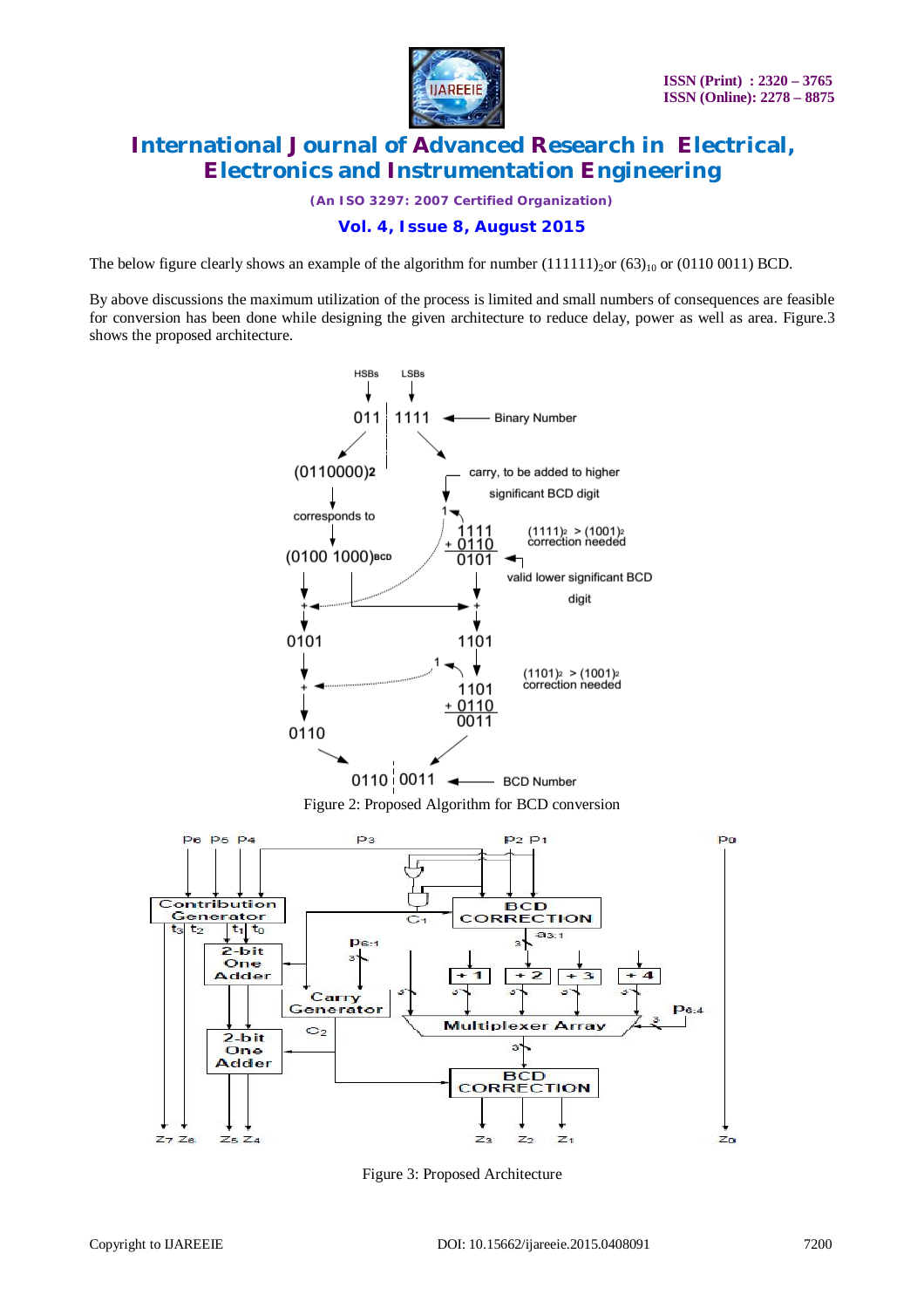

*(An ISO 3297: 2007 Certified Organization)*

#### **Vol. 4, Issue 8, August 2015**

 $p_6p_5p_4p_3p_2p_1p_0$  are the binary bits that have toconvert into corresponding BCDbitsz<sub>7</sub>z<sub>6</sub>z<sub>5</sub>z<sub>4</sub> z<sub>3</sub>z<sub>2</sub>z<sub>1</sub>z<sub>0</sub>. At the same time  $p_6$ ,  $p_5$  and  $p_4$  are the HSBs while  $p_3$ ,  $p_2$ ,  $p_1$  and  $p_0$  are the LSBs.  $z_0$  is same as  $p_0$  and hence therefore no operation is performed on  $p_0$ . { $p_3$ ,  $p_2$  and  $p_1$ } are used to check whether the present LSBs are greater than (1001)<sub>2</sub> or not using equation (1) and are directed to the BCD Correction block.

C<sup>1</sup> = p3. (p<sup>2</sup> + p1) ………………… (1)

Whenever C1 is high, BCD Correction block immediately adds 011 to the input bits. Figure.4 shows the implementation of BCD Correction block.



Figure.4: BCD Correction

In analogous, HSBs beside with  $p_3$  are fed to a given simple logic block recognized as Contribution Generator which yields the higher significant BCD digits. The logic implemented by the ContributionGenerator is as follows

> $t_3 = p_6p_4 \dots (2)$  $t_2 = p_5 (p_4+p_3) + p_6 p_4 \dots (3)$ t<sup>1</sup> = (p5+p6) p4………………4)  $t_0 = p_6''p_5''p_4 + p_5p_4 \dots (5)$

 $C_1$  is the carry from the lower significant digit, so it is added to the higher significant digit t<sub>3t2t1t0</sub>. It is observed that very few cases lead to the propagation of the incoming carry from  $t_1$  to  $t_2$ . Hence, we take benefit of this situation and also device  $\{t_3, t_2\}$  in combinational logic thus eliminating the need to add  $C_1$  to these terms, thus saving hardware and complexity thus 2-bit One Adder, as presented in Figure.5, that is used to add  $C_1$  t<sub>0</sub> and t<sub>1</sub>. Now there is anoption of a carry generation, when the contributions of HSBs are added to the corrected LSBs  $(a_3, a_2)$ and  $a_1$ ). This carry is calculated ahead of time by a Carry Generator block using C1 and input bits p6 to p1. The logic implemented by Carry Generator is given by the equation below

C<sup>2</sup> = C<sup>1</sup> (p<sup>4</sup> (p3+p2) +p3p5) + p6p<sup>3</sup> + p4p3p1………………… (6)



Figure.5 : 2-bit One Adder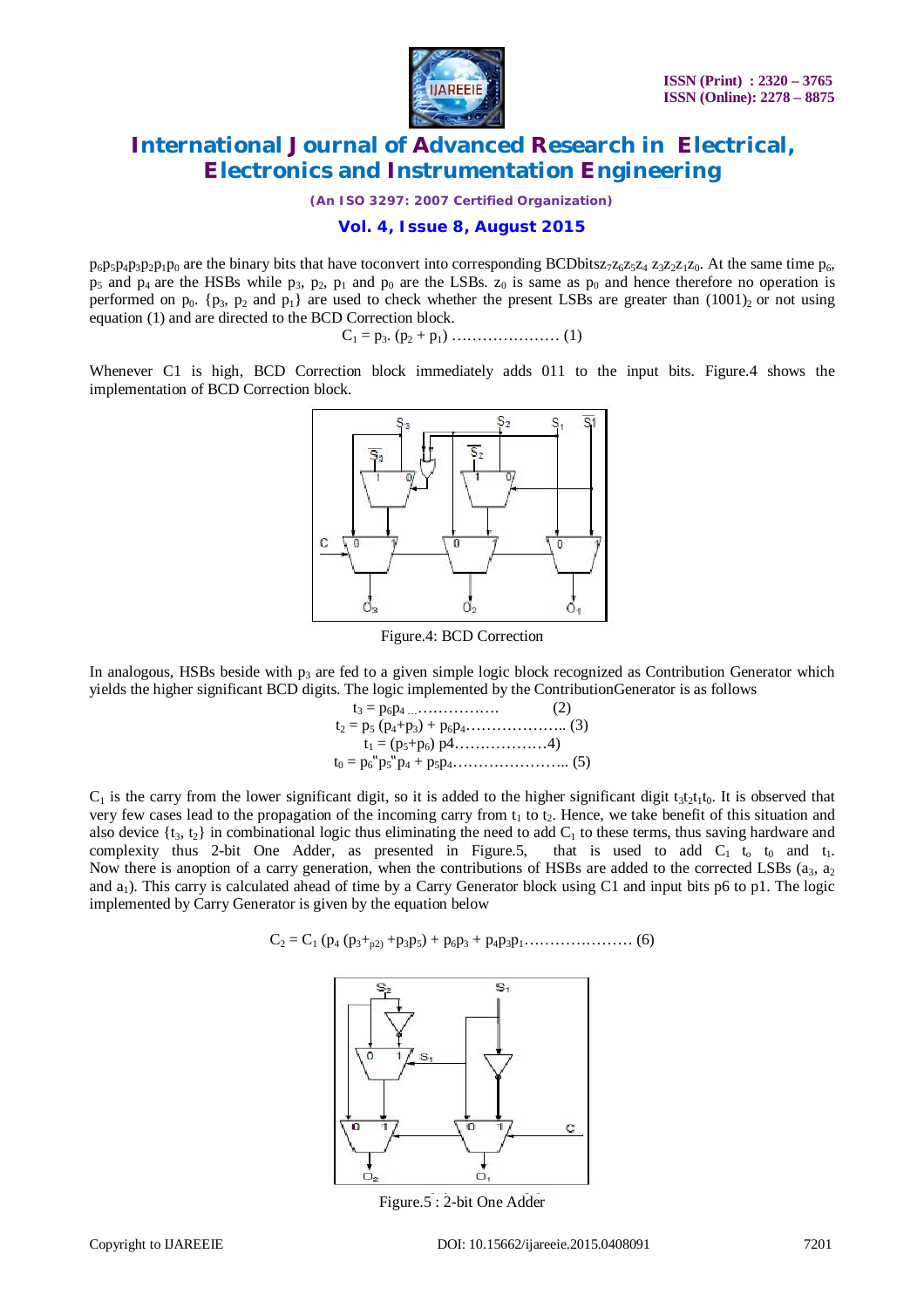

*(An ISO 3297: 2007 Certified Organization)*

### **Vol. 4, Issue 8, August 2015**

 $C_2$  is similarly added to result of the principal 2-bit One Adder using alternative 2-bit One Adder and the final higher significant digit is Higher Significant obtained.  $\{t_3 \text{ and } t_2\}$  are equivalent to  $z_7$  and  $z_6$  respectively and are directlyaccessible from the above Contribution Generator block.

Now contribution of HSBs towards lower significantBCD digit is static and distinctive and is known once HSBs are known. We have implemented four distinct adder units which add only stated values to the inputs in parallel according to the contributions in Table. On the other hand different adder blocks,  $+1$ ,  $+2$ ,  $+3$  and  $+4$  (shown in Figure.6) add 001, 010, 011 and 100 to the input bits correspondingly. So the Adder blocks take the corrected LSBs  $(a_3, a_2, a_1)$  as inputs and add particular numbers to them. The suitable result is then acquired through a multiplexer whose selection bits are  $p_6$ ,  $p_5$  and  $p_4$  (HSBs). Then finally result from the multiplexer is then fed to BCDCorrection block which takes  $C_2$  as input then decides whether correction has to be done or not. Now the results obtained from the BCD Correction block are  $z_3$ ,  $z_2$  and  $z_1$  which, along with  $z_0$ , form the final lower significant BCD digit.



Figure.6:  $+1, +2, +3, +4$  adder blocks

#### **IV . RESULT AND DISCUSSION**

The results of the above method have been simulated with the help ofXilinxtool and analysed it and implemented its RTL Schematic using corresponding part number and shows that with the specialized converter overwhelming features that led better conversion in case of area, power and delay.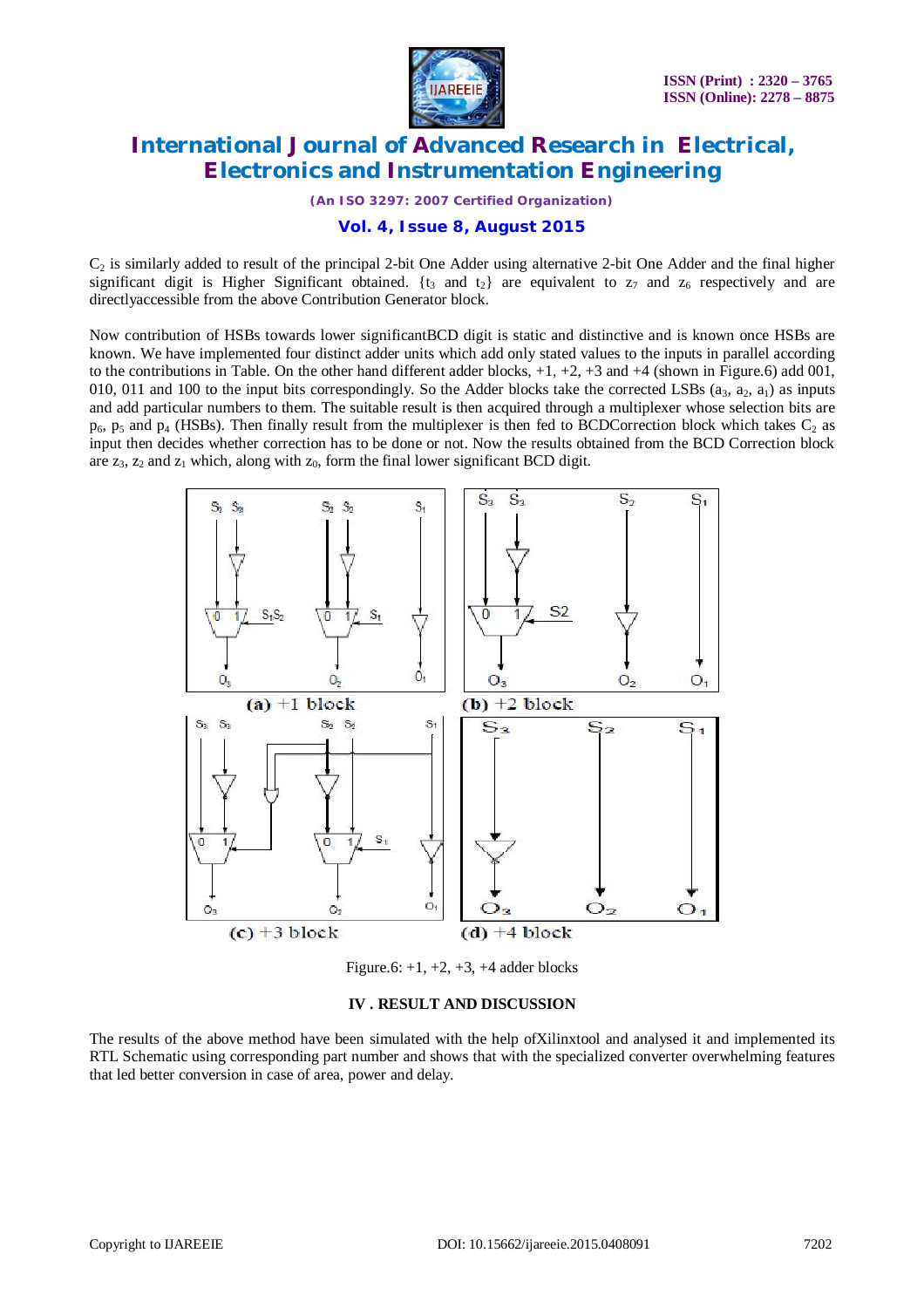

*(An ISO 3297: 2007 Certified Organization)*

### **Vol. 4, Issue 8, August 2015**

RTL Schematic:





#### Simulation:

|                          |                                                 |          | )   の a   A   次 ↓ ↑ ②   毛田田口   ノ K?   ア ア B ノ B   土 コ   † 个 个   ロ レ jx   1.00us   G   E     DRelaunth        |
|--------------------------|-------------------------------------------------|----------|--------------------------------------------------------------------------------------------------------------|
| Þ                        |                                                 |          | 1,000.000 ns                                                                                                 |
| Ø                        | <b>Name</b>                                     | Value    | $400 \text{ ns}$<br>$200 \text{ ns}$<br>800 ns<br>$\vert$ 0 ns<br><b>College Road</b><br><b>Allen Artist</b> |
|                          | 27.0                                            | 00100110 | $00100111$ $\chi$ 00100100<br>00010000  01010110<br>00110010<br>0010D110<br>01100011 X                       |
| $\overline{\mathcal{P}}$ | $\mathbb{I}_{\mathbb{B}}$ [7]                   | $\circ$  |                                                                                                              |
|                          | $\mathbb{I}_{6}$ [6]                            | O        |                                                                                                              |
|                          | $\frac{1}{2}$ [5]                               | 1        |                                                                                                              |
| 亡                        | 18 [4]                                          | O        |                                                                                                              |
| 雪                        | $\mathbb{I}_6$ $\mathbb{B}$                     | O        |                                                                                                              |
| ł                        | $\mathbb{I}_{6}$ [2]                            | 1        |                                                                                                              |
|                          | $\mathbb{I}_{\mathbb{R}}$ [1]                   | 1        |                                                                                                              |
| $\mathbf{r}^{\prime}$    | $\mathbb{U}_0$ [0]                              | $\circ$  |                                                                                                              |
| $\rightarrow$            | p[6:0]                                          | 0011010  | 0100000<br>0111000<br>0011000<br>0111111<br>0011011<br>0001010<br>0011010                                    |
|                          | $\frac{1}{2}$ [6]                               | $\circ$  |                                                                                                              |
| 国国国                      | 65                                              | O        |                                                                                                              |
|                          | $\begin{bmatrix} 0 \\ 0 \end{bmatrix}$          | 1        |                                                                                                              |
|                          | $\mathbb{I}_{\bullet}$ [3]<br>$\frac{1}{2}$ [2] | 1        |                                                                                                              |
|                          | $\mathbb{L}$ $\mathbb{L}$                       | O<br>1   |                                                                                                              |
|                          | $\begin{bmatrix} 0 \\ 0 \end{bmatrix}$          | O        |                                                                                                              |
|                          |                                                 |          |                                                                                                              |
|                          |                                                 |          | X1: 1,000.000 ns                                                                                             |
|                          |                                                 | $+$ $+$  | $\mathbf{m}$<br>$+$ $+$<br>$\mathbf{F}$ .<br>$=$                                                             |